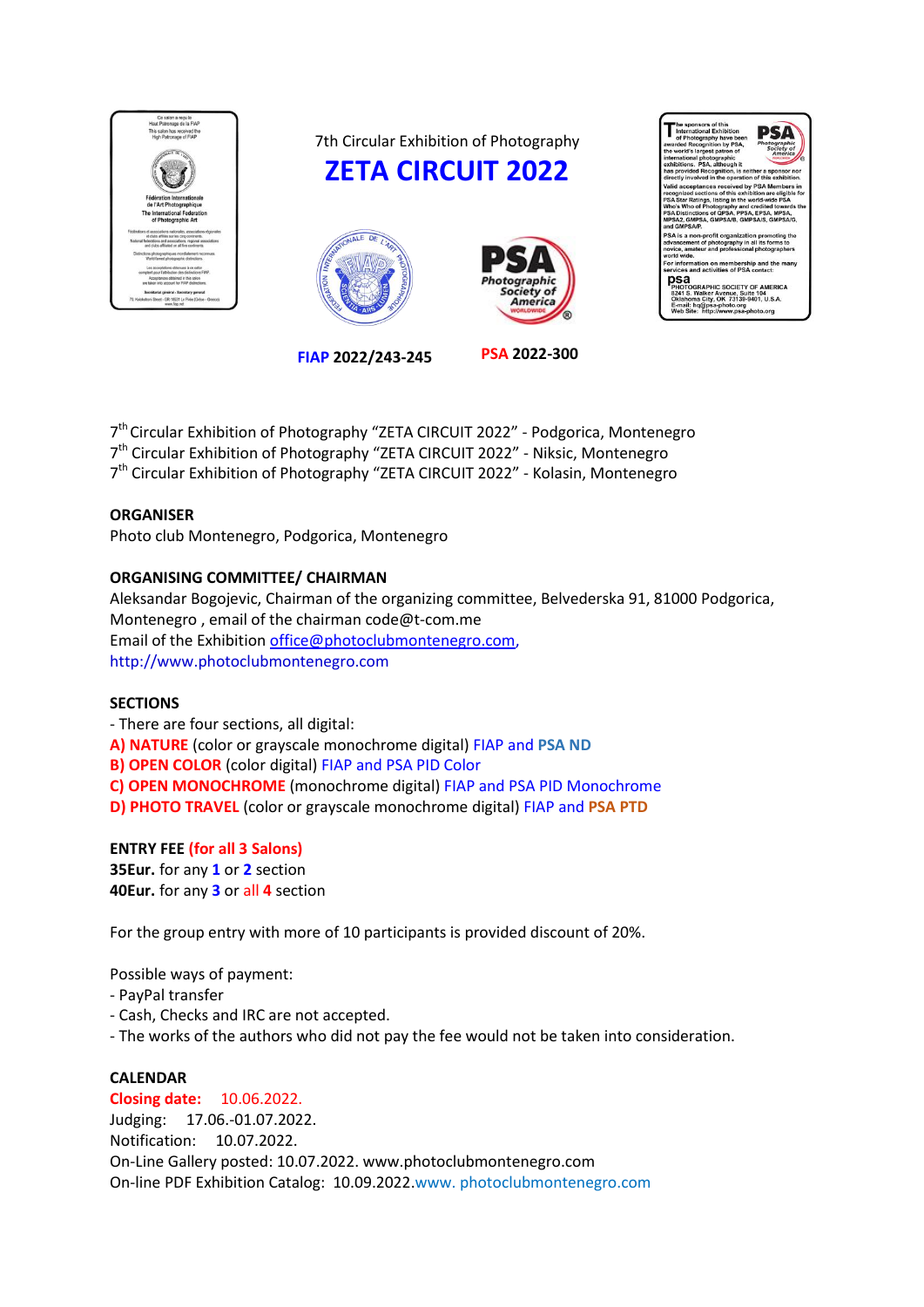Sending of awards: 10.09.2022. **JUDGING DATES Podgorica** - 25.06.2022. **Niksic** - 25.06.2022. **Kolasin** - 26.06.2022.

#### **EXHIBITION PUBLIC SHOWINGS**

**Podgorica**, Belvederska 91 - 15.08.2022. and 22.08.2022. **Niksic**, Trg Saka Petrovica 1 - 17.08.2022. and 24.08.2022. **Kolasin**, Trg Boraca b.b. - 19.08.2022. and 26.08.2022.

#### **EMAILS SPAM BLOCKING:**

Confirmations of entry submittals and Report Cards will be sent to entrants Please be sure that this email address gets included in your "safe" email addresses to assure receipt of these emails instead of having them blocked by your security system. Also check your Junk E-Mail or Spam folder to see if your email software placed any messages from the exhibition there.

#### **REPORT CARD NOTIFICATIONS**

All participants will receive report card notifications via e-mail. The results of the exhibition will also be published on the website www. photoclubmontenegro.com

#### **CATALOG**

PDF Downloadable from web site by exhibitors on our web site: www. photoclubmontenegro.com

#### **JURY MEMBERS**

**Podgorica: Luciano CARDONATI,** EFIAP/p, Italy **Gottfried CATANIA,** AFIAP, PPSA, GPU CR4, VIP3, c\*MOL, Malta, Malta **Radenko BOSKOVIC,** AFIAP, Serbia

**Niksic: Gerhard BOEHM**, EFIAP, GMPSA, MDVF, Germany **Helene VALLAS,** AFIAP, France **Goran KOJADINOVIC,** EFIAP/s, PPSA, Hon MoL, FA1 FSS, Serbia

**Kolasin: Lung-Tsai WANG**, GMPSA/EFIAP/FRPS, Taiwan **Selcuk OZDIL,** AFIAP, Turkey **Borislav MILOVANOVIC,** EFIAP/D1, ESFIAP, EPSA, GPU CR4,Serbia

# **AWARDS ALTOGETHER 219 AWARDS !!! Podgorica FIAP** Blue Badge for the best Author **FIAP** Gold medal in each section (4 altogether) + 2 FIAP honorable mention ribbons in each section (8 altogether) **PSA** Gold medal in each section (4 altogether) **DPA** Gold medal in each section (4 altogether) **SALON** Gold, Silver, Bronze medals in each section (12 altogether)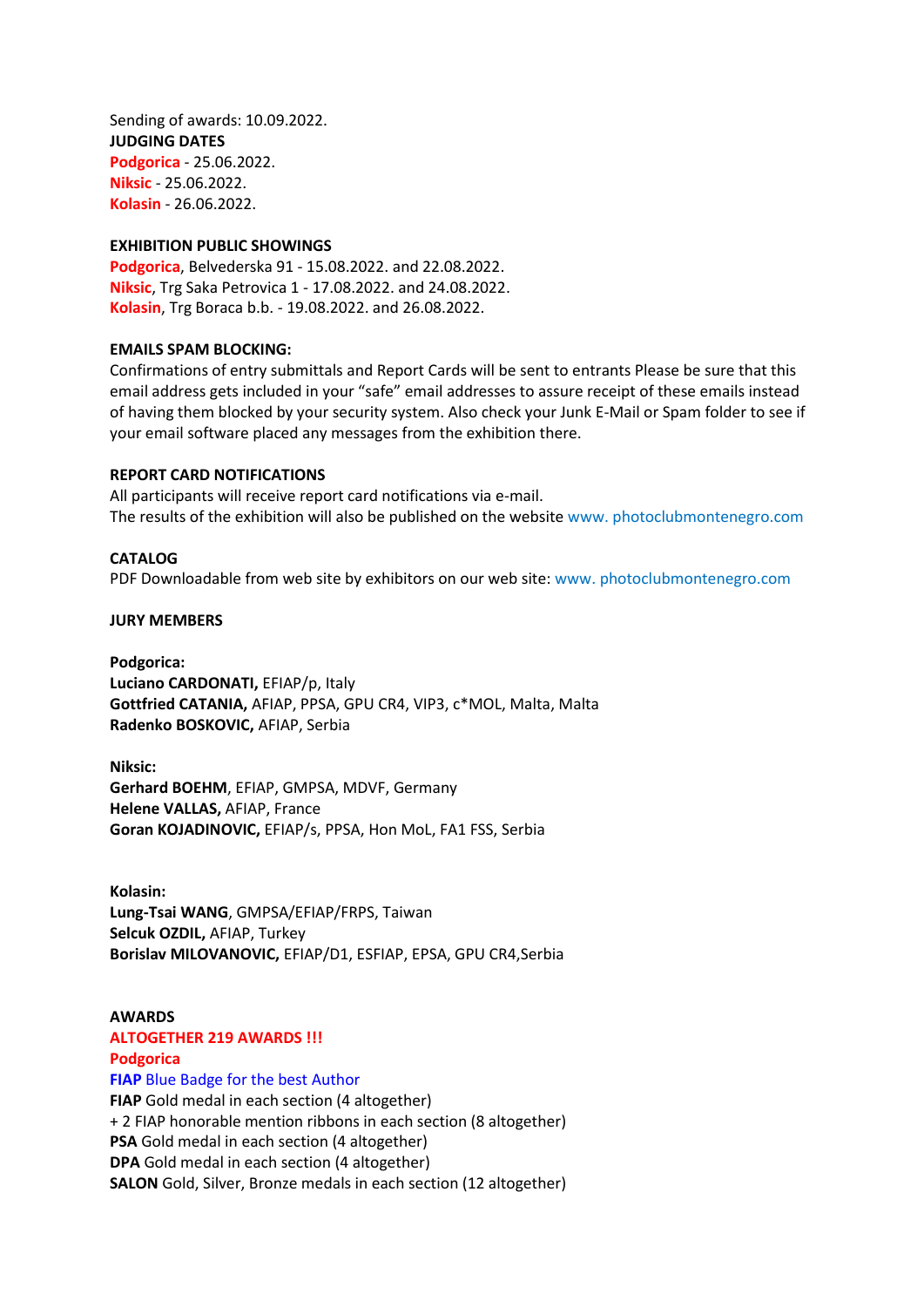+ 10 SALON honorable mention ribbons in each section (40 altogether)

### **Budva**

# **FIAP** Blue Badge for the best Author **FIAP** Gold medal in each section (4 altogether) + 2 FIAP honorable mention ribbons in each section (8 altogether) **PSA** Gold medal in each section (4 altogether) **DPA** Gold medal in each section (4 altogether) **SALON** Gold, Silver, Bronze medals in each section (12 altogether) + 10 SALON honorable mention ribbons in each section (40 altogether)

### **Kotor**

### **FIAP** Blue Badge for the best Author

**FIAP** Gold medal in each section (4 altogether) + 2 FIAP honorable mention ribbons in each section (8 altogether) **PSA** Gold medal in each section (4 altogether) **DPA** Gold medal in each section (4 altogether) **SALON** Gold, Silver, Bronze medals in each section (12 altogether) + 10 SALON honorable mention ribbons in each section (40 altogether)

The jury reserves the right to grant additional awards. Each author can receive only one award in each of the section. The decision of the jury is final and irrevocable, complaints are not possible.

### **IMAGE AND ENTRY REQUIREMENTS**

This exhibition is open to anyone; however, an entry may be rejected when the Sponsor or the Exhibition Organizers, in their reasonable discretion, believes the entry does not conform to exhibition rules and these Conditions of Entry. Membership in any photographic organization is not required.

**Sanctions**: Entries will not be accepted from any entrant who is currently sanctioned by PSA.

### **PSA Star Ratings**

To receive proper Star ratings credit from PSA, entrants must provide their names and country exactly the same in each exhibition. Aliases are not permitted. Please contact PSA in the event of name changes or relocating to another country. Using one's name differently in different exhibition exposes the entrant to the risk that many of their acceptances may not be recognized by PSA Star Ratings

### **Image Creation**

Entries must originate as photographs (image-captures of objects via light sensitivity) made by the entrant on photographic emulsion or acquired digitally.

### **Certification**:

By virtue of submitting an image, the entrant certifies the work as his or her own (.Images may not incorporate elements produced by anyone else (for example: clip art, images or art by others downloaded from the Internet). Aliases are not allowed. The entrant permits the sponsors to reproduce all or part of the entered material free of charge for publication and/or display in media related to the exhibition. This may include low resolution posting on a website. Note: Entrants who indicate that their images may not be reproduced or used "will not be eligible for awards" or inclusion in audio-visuals of the exhibition "and could be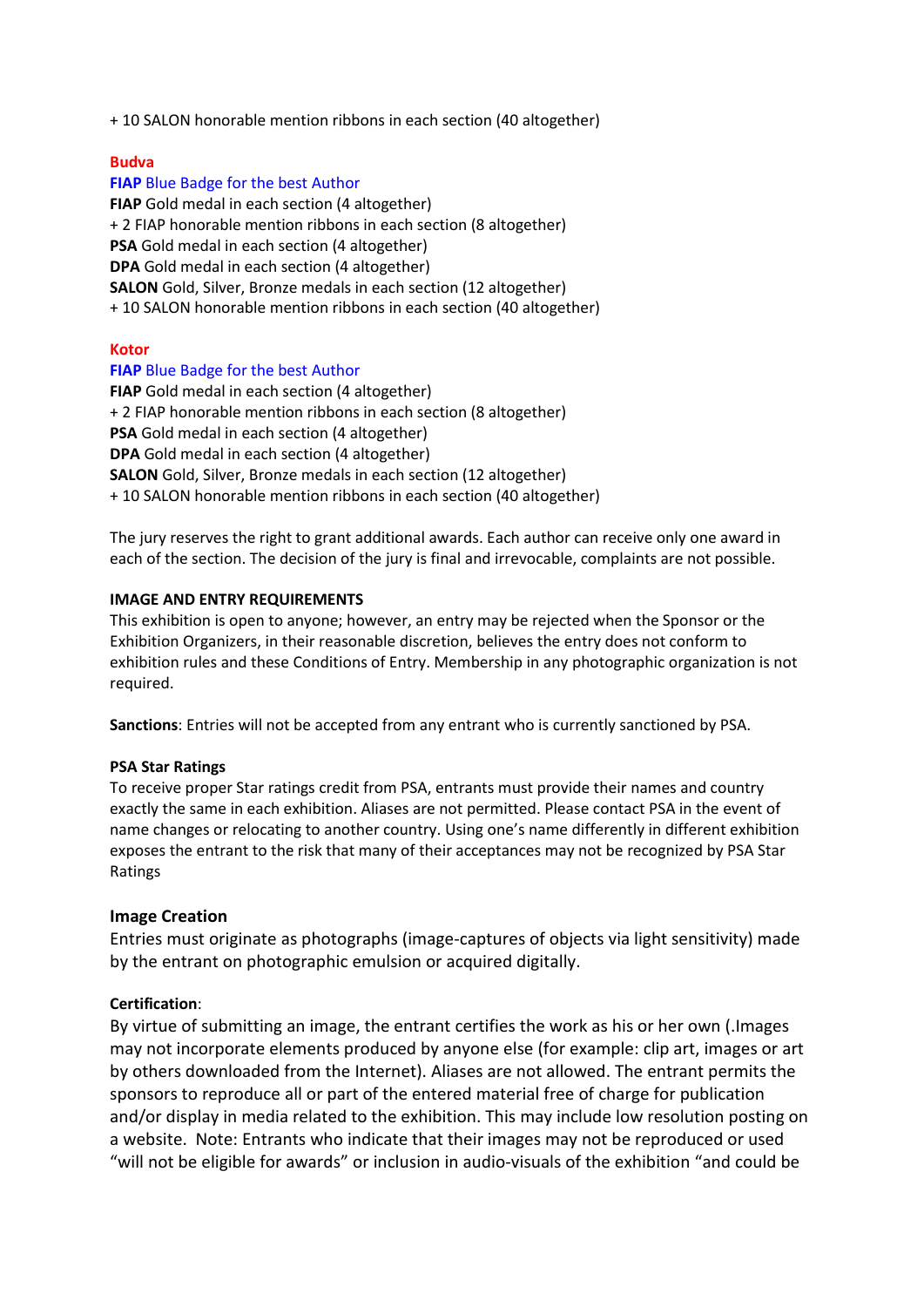subject to disqualification" by the exhibition sponsors. The exhibition assumes no liability of any misuse of copyright

**Alteration and Computer Generation** Subject to Divisional restrictions (particularly Nature, Photo Travel, and Photojournalism) images may be altered, either electronically or otherwise, by the maker. Adjustments to enhance images or creatively modify images are allowed providing the underlying photograph is retained in a way that is obvious to the viewer. Images may not be constructed entirely with a computer, and must be the sole work of the author

**Re-use of accepted images**: Once an image has been accepted in this exhibition it may not be entered again in any future instances of this exhibition. It may, of course, be entered in any other PSA/FIAP recognised exhibitions but **must always have the same title**.

**Entry**: An Entry consists of, up to and including, four (4) images entered by a single entrant into the same Section. An entrant may only enter a specific Section once.

### **Titles**:

Each image must have a unique title **that is a description of the image**. That unique title must be used for entry of that image or of an identical Image into any and all PSA-Recognized exhibitions. Titles must be 35 characters or fewer. No titles may be visible to the judges, and nothing in the image may identify the maker. Titles may not include file extensions such as .jpg or .jpeg (or any other camera capture filenames such as IMG 471). Titles may not consist of personal identifiers possibly augmented by a number; or include words such as "untitled" or "no title". Titles may not consist solely of numbers unless those numbers are prominently contained within the image, such as a contestant number in a race.

### **Color and Monochrome:**

Color and Monochrome images from the same capture that share substantial pictorial content in common will be considered the same image and must be given the same title.

### **PHOTOGRAPHS**

### AUTHORS MUST FILL OUT ENTRY FORM AND SUBMIT PHOTOS ONLINE

- Photos must be in JPG file format, max. image width (horizontal) is 1920 pix. max. image height (vertical) is 1080 pix. in 300 dpi. compression 7-12, max 2Mb.

Oversized images will be rejected and the entrant required to resubmit their entry with properly sized images.

### **PATRONAGE**

### **The Exhibition will be conducted in accordance with the rules of the PSA and FIAP**

An entrant's images will not be presented to the judges consecutively. An entrant's four images will be distributed throughout four rounds of judging in that section. Distribution of images will be in the same round order as submitted by the entrant.

An image may be entered in only one section.

### **JUDGING METHOD**

Remote judging of images will be with calibrated computer monitors (minimum 19 inches) or high definition TV screens at 100% of the submitted pixel size (1920x1080 pix).

Equipment will not resize any submitted images or change the aspect ratio of the original image to "Fit to screen" or to "Fill screen" by monitors or HDTV equipment.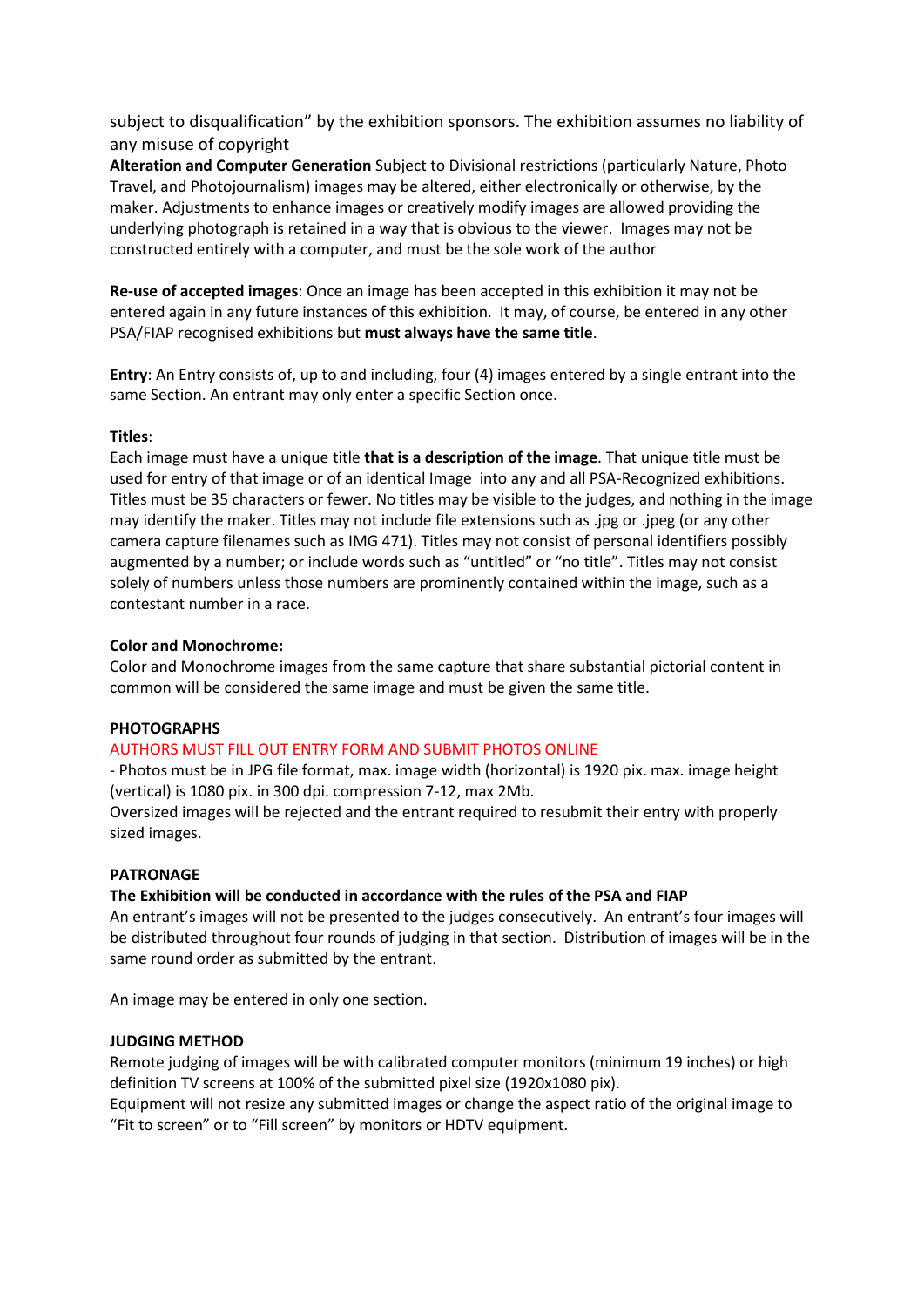All information, including image file names, provided to the judges for remote judging will retain complete anonymity of the entrants and not provide the judges with any means of determining any entrant's personal details, such as name, email address, or country.

### **DATA PROTECTION**

By entering this exhibition, you are explicitly consenting to the personal details you have supplied, including email addresses, being held, processed and used by the exhibition organizers for purposes associated with this exhibition. You also explicitly consent to such information being sent to organizations that have accorded official recognition, patronage or accreditation to this exhibition. You acknowledge and accept that entering this exhibition means that the status and results of your entry may be made public.

# **SUBJECT MATTER AND SECTION DEFINITIONS**

# **Statement on Subject Matter applicable to all sections**

The fundamental rule that must be observed at all times and **applies to all sections** offered in exhibitions with FIAP patronage or PSA recognition is that **the welfare of living creatures is more important than any photograph**. This means that practices such as baiting of subjects with a living creature and removal of birds from nests, for the purpose of obtaining a photograph, are highly unethical, and such photographs are not allowed in any exhibition with FIAP patronage or PSA recognition. Under no circumstances may a living creature be placed in a situation where it will be killed, injured or stressed for the purpose of obtaining a photograph. This rule applies regardless of whether or not the creature being killed, injured or stressed is visible in the captured image.

There are also concerns about the use of aerial photography, drones, helicopters, low flying aircraft. These should not cause any interference with other individuals or animals which causes a disturbance in their normal activity or disrupt the way any individuals or animals interact with their environment.

Entry in this exhibition is conditional on accepting these policies. The content of images must comply with these General Conditions and with the Division and Section definitions listed in these conditions. Images that - in the sole opinion of the judges or the Exhibition Organizers - do not comply, will be disqualified so the entrant may be aware of the problem when considering entry into other exhibitions with FIAP patronage/PSA recognition.

Further details on the PSA's drone policy may be found at [https://psa-photo.org/index.php?psa](https://psa-photo.org/index.php?psa-policies%23drone)[policies#drone](https://psa-photo.org/index.php?psa-policies%23drone)

# **PSA/FIAP Nature Definition**

Nature photography records all branches of natural history except anthropology and archaeology. This includes all aspects of the physical world, both animate and inanimate, that have not been made or modified by humans.

Nature images must convey the truth of the scene that was photographed. A well-informed person should be able to identify the subject of the image and be satisfied that it has been presented honestly and that no unethical practices have been used to control the subject or capture the image. Images that directly or indirectly show any human activity that threatens the life or welfare of a living organism are not allowed.

The most important part of a Nature image is the nature story it tells. High technical standards are expected and the image must look natural. Adding a vignette or blurring the background during processing is not allowed.

Objects created by humans, and evidence of human activity, are allowed in Nature images only when they are a necessary part of the Nature story.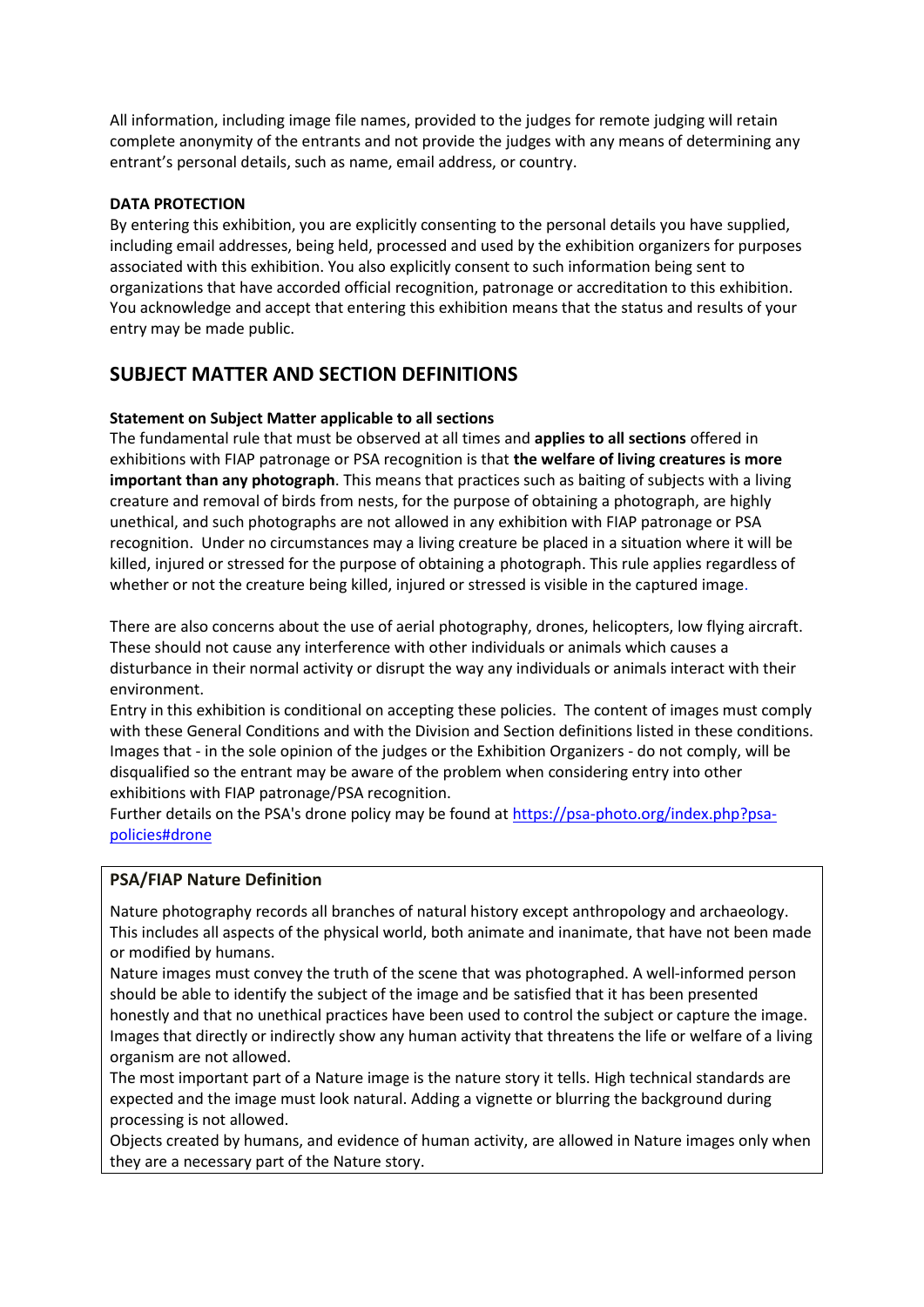Photographs of human-created hybrid plants, cultivated plants, feral animals, domesticated animals, human-created hybrid animals and mounted or preserved zoological specimens are not allowed. Images taken with subjects under controlled conditions, such as zoos, are allowed.

Controlling live subjects by chilling, anaesthetic or any other method of restricting natural movement for the purpose of a photograph is not allowed.

No modification that changes the truth of a Nature image is allowed. Images may be cropped but no other technique that removes, adds or moves any part of the image is allowed.

Techniques that remove elements added by the camera, such as dust spots, digital noise and lens flare are allowed.

Complete conversion of colour images to greyscale monochrome is allowed. Partial conversion, toning and infrared captures or conversions are not allowed.

Images of the same subject that are combined in-camera or with software by focus stacking or exposure blending are allowed. Multiple images with overlapping fields of view that are taken consecutively and combined in-camera or with software (image stitching) are allowed.

*Attention is drawn to the PSA Statement on Subject Matter which applies to all sections* **Borders**

For the purpose of this exhibition any border added to a Nature digital file must be a single border of white or grey, no greater than 3 -5 pixels in width.

# **FIAP definition of Monochrome**

A black and white work fitting from the very dark grey (black) to the very clear grey (white) is a monochrome work with the various shades of grey. A black and white work toned entirely in a single colour will remain a monochrome work able to stand in the black and white category; such a work can be reproduced in black and white in the catalogue of a salon under FIAP Patronage. On the other hand a black and white work modified by a partial toning or by the addition of one colour becomes a colour work (polychrome) to stand in the colour category; such a work requires colour reproduction in the catalogue of a salon under FIAP Patronage.

# **PSA Monochrome Definition**

An image is considered to be Monochrome only if it gives the impression of having no color (i.e. contains only shades of grey which can include pure black and pure white) OR it gives the impression of being a greyscale image that has been toned in one color across the entire image. (For example by Sepia, red, gold, etc.) A greyscale or multi-colored image modified or giving the impression of having been modified by partial toning, multi-toning or by the inclusion of spot coloring does not meet the definition of monochrome and shall be classified as a Color Work.

*Attention is drawn to the PSA Statement on Subject Matter which applies to all sections*

# **PSA Photo Travel Definition**

A Photo Travel image expresses the characteristic features or culture of a land as they are found naturally. There are no geographical limitations. Images from events or activities arranged specifically for photography, or of subjects directed or hired for photography are not permitted**.** Close up pictures of people or objects must include features that provide information about the location.

Techniques that add, relocate, replace or remove any element of the original image, except by cropping, are not permitted. The only allowable adjustments are removal of dust or digital noise, restoration of the appearance of the original scene, and complete conversion to greyscale monochrome. Other derivations, including infrared, are not permitted. All images must look natural.

*Attention is drawn to the PSA Statement on Subject Matter which applies to all sections*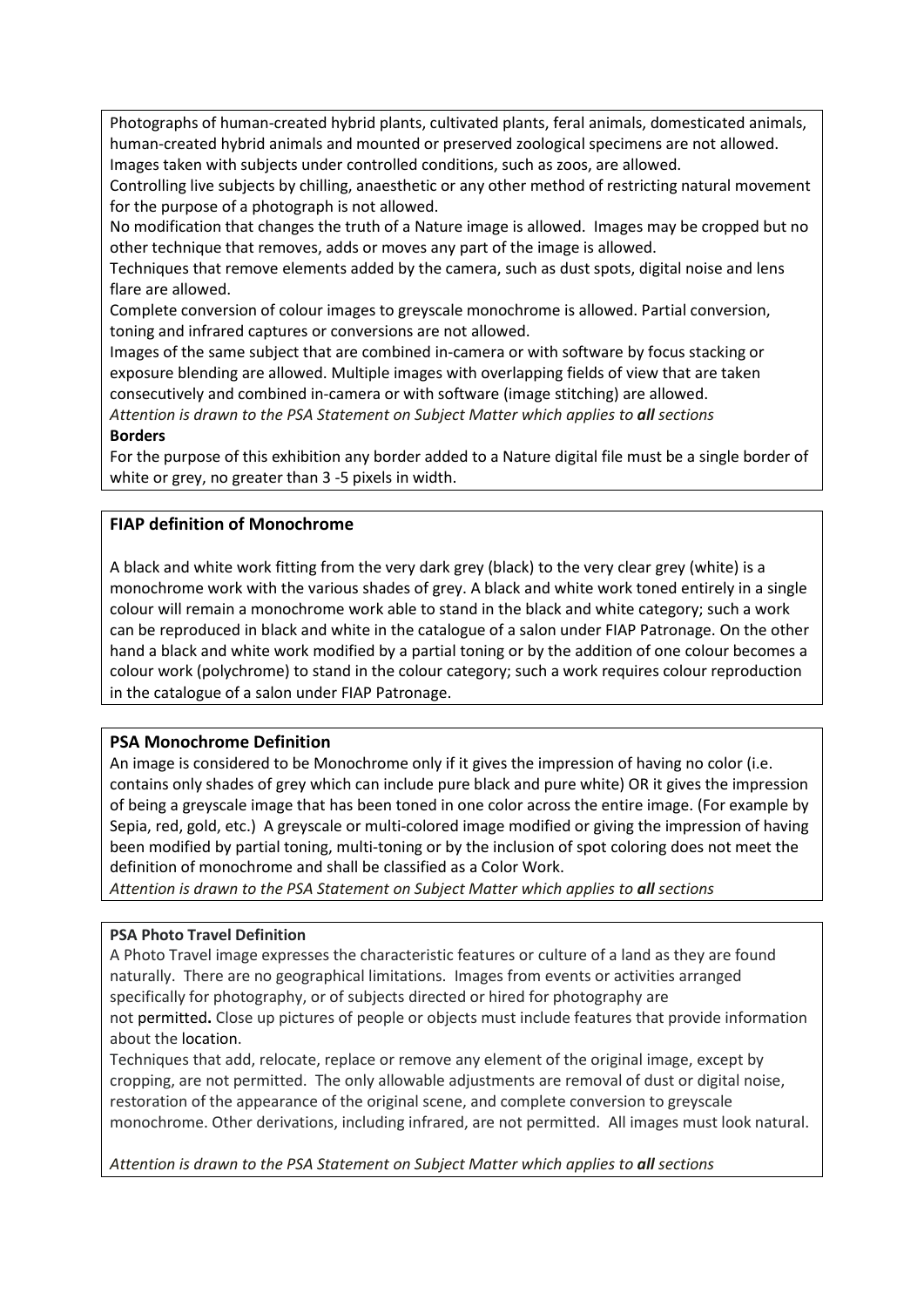#### **Vignettes and Borders**

For the purpose of this exhibition vignettes are not allowed in Photo Travel Digital images. Any border added must be a single border of white or grey, no greater than 3 -5 pixels in width.

### **Breaches of Rules**

#### **FIAP:**

The mention that by the sole act of submitting his/her images or files to a salon under FIAP Patronage, the entrant accepts without exception and with no objection the following terms: - that the submitted images can be investigated by FIAP to establish if these obey to FIAP regulations and definitions even if the entrant is not a member of FIAP, - that FIAP will use any means at its disposal for this undertaking, - that any refusal to cooperate with FIAP or any refusal to submit the original files as captured by the camera, or failure to provide sufficient evidence, will be sanctioned by FIAP, that in case of sanctions following the non compliance with FIAP regulations, the name of the entrant will be released in any form useful to inform the breaches of the rules. It is recommended to leave the EXIF data in the submitted files intact in order to ease eventual investigations. If, at any time, it is determined in the reasonable discretion of the exhibition organizer or the judges before, during, or after the judging of an exhibition that an entrant has submitted entries where one or more images may fail to comply with these Conditions of Entry, including the stated definitions, the exhibition organizers reserve the right to delete the entry from the exhibition and void any or all acceptances or awards in connection with the exhibition. Fees may be forfeited or refunded in these circumstances. The entrant acknowledges that the decision of the exhibition organizers or the judges is final

#### **PSA**

If, at any time, it is determined in the reasonable discretion of the exhibition organizer or the judges before, during, or after the judging of an exhibition that an entrant has submitted entries where one or more images may fail to comply with these Conditions of Entry, including the stated definitions, the exhibition organizers reserve the right to delete the entry from the exhibition and void any or all acceptances or awards in connection with the exhibition. Fees may be forfeited or refunded in these circumstances. The entrant acknowledges that the decision of the exhibition organizers or the judges is final

In order to ensure that images comply with the Conditions of Entry and definitions, the exhibition organizers may carry out reasonable measures to verify that:

a) the images are the original work of the entrant and

b) the images comply with the rules and definitions as set out in these Conditions of Entry These steps include, but are not limited to, questioning any entrant, requiring the submission of RAW files or other digital files representing the original capture of the submitted image(s), confronting the entrant with evidence that one or more submitted images fails to comply with the Conditions of Entry (also known as Entry Rules), and offering the entrant a reasonable opportunity to provide counter evidence to refute the exhibition organizer's evidence by a set deadline. Such entries that are not cleared or are still questionable after the entrant has presented evidence may be considered in breach of these Conditions of Entry, and declined. Such entries may be referred to PSA for further investigation of possible ethics violations

PSA retains the right to investigate in any way all complaints/suspicions of breaches of entry conditions, impose sanctions if deemed necessary, void the acceptances of any image found to violate the PSA rules, include the entrant's name on the list of sanctions provided to Exhibitions, and share such investigations with FIAP. Entrants automatically agree to these terms by the act of entering the Exhibition and agree to cooperate with any investigation.

If another party is submitting images on the entrant's behalf, the entrant will still be held responsible for adhering to these Conditions of Entry (Entry Rules) **and will be subject to sanction for any**